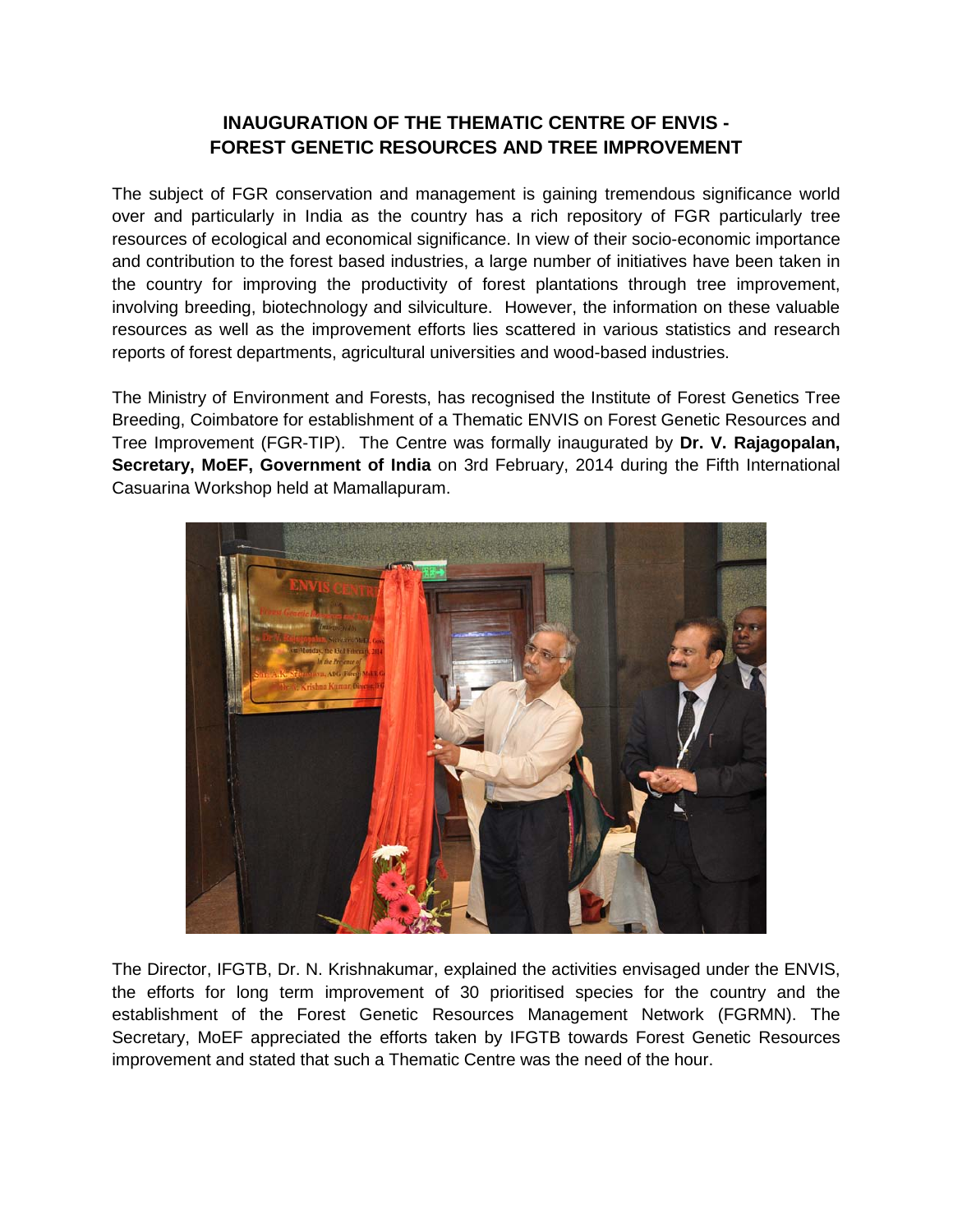IFGTB is now entrusted with the responsibility of documenting the existing genetic resources available with various stakeholders across the country for the dissemination of information and create National and International Networking among the users.



Dr. Balakrishna Pisupati, Chairperson, National Biodiversity Authority in his special address congratulated IFGTB for taking up the task of hosting the FGR-TIP ENVIS centre.